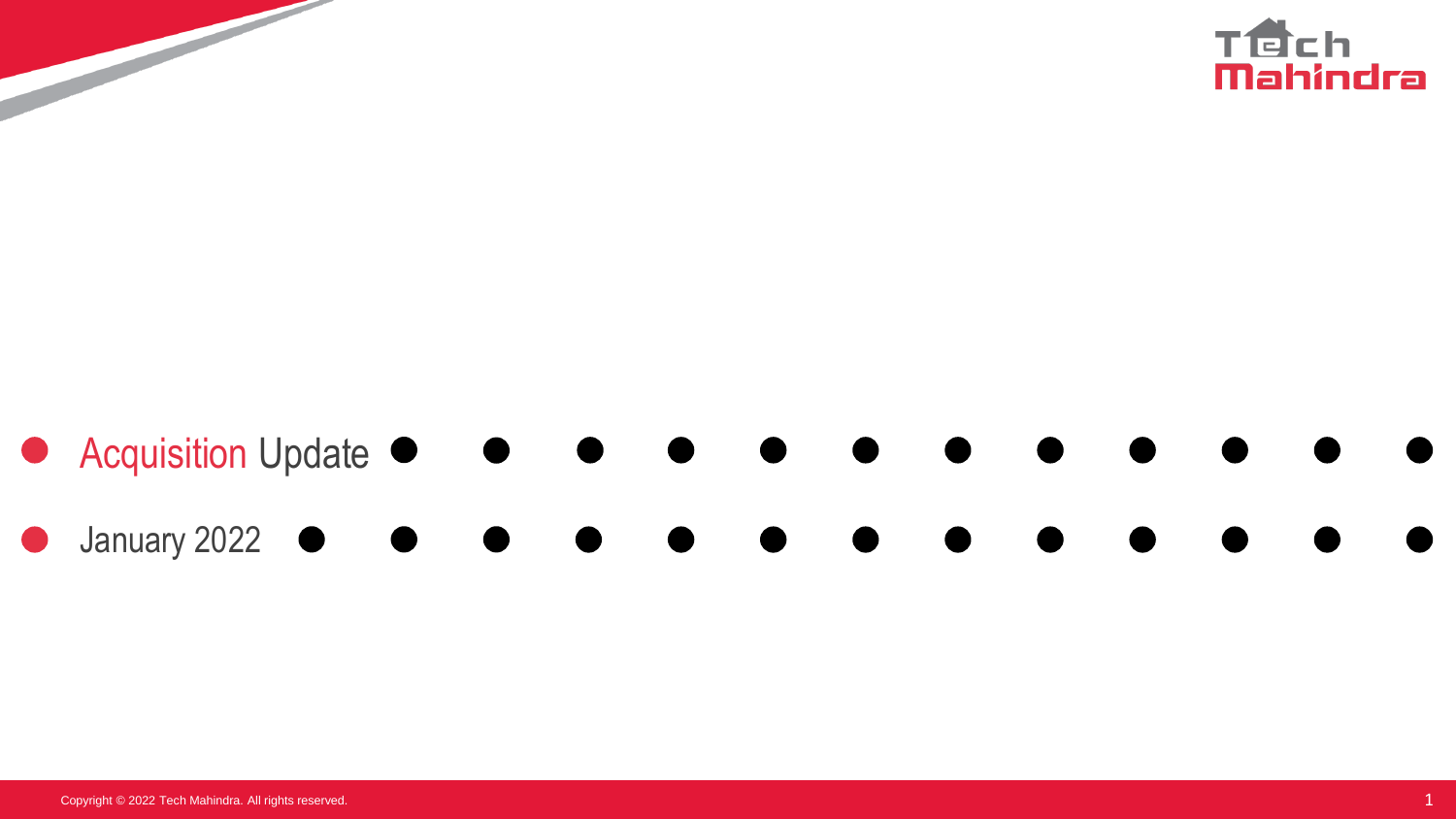## Transaction Details

Total transaction consideration for the CTC acquisition is €310 Mn (including performance linked earnouts and synergy linked payouts)

– SWFT & Surance

Insurtech Platforms<br>
Combined primary investment of  $\epsilon$ 20 Mn for a 25% stake in both the platforms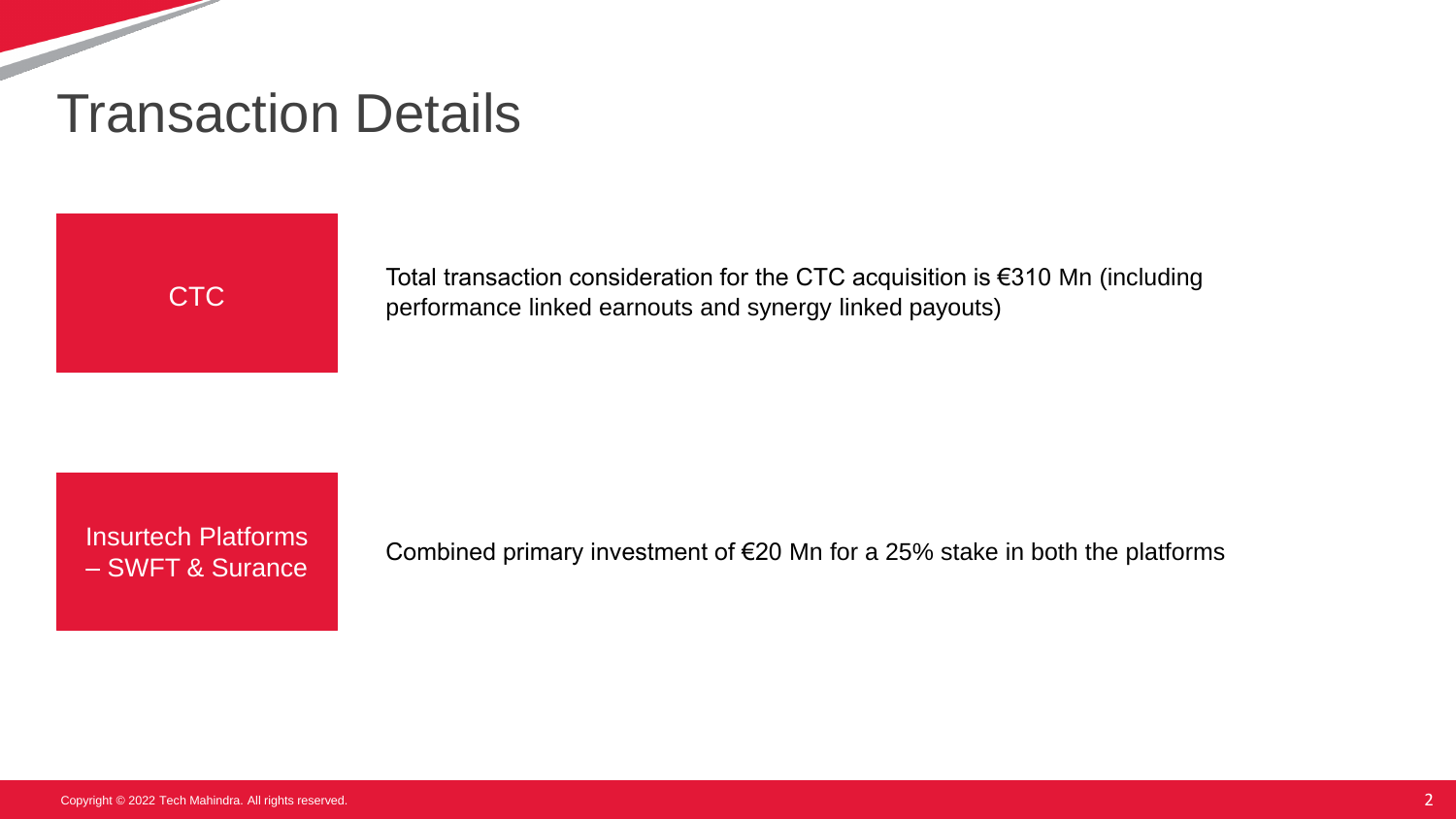

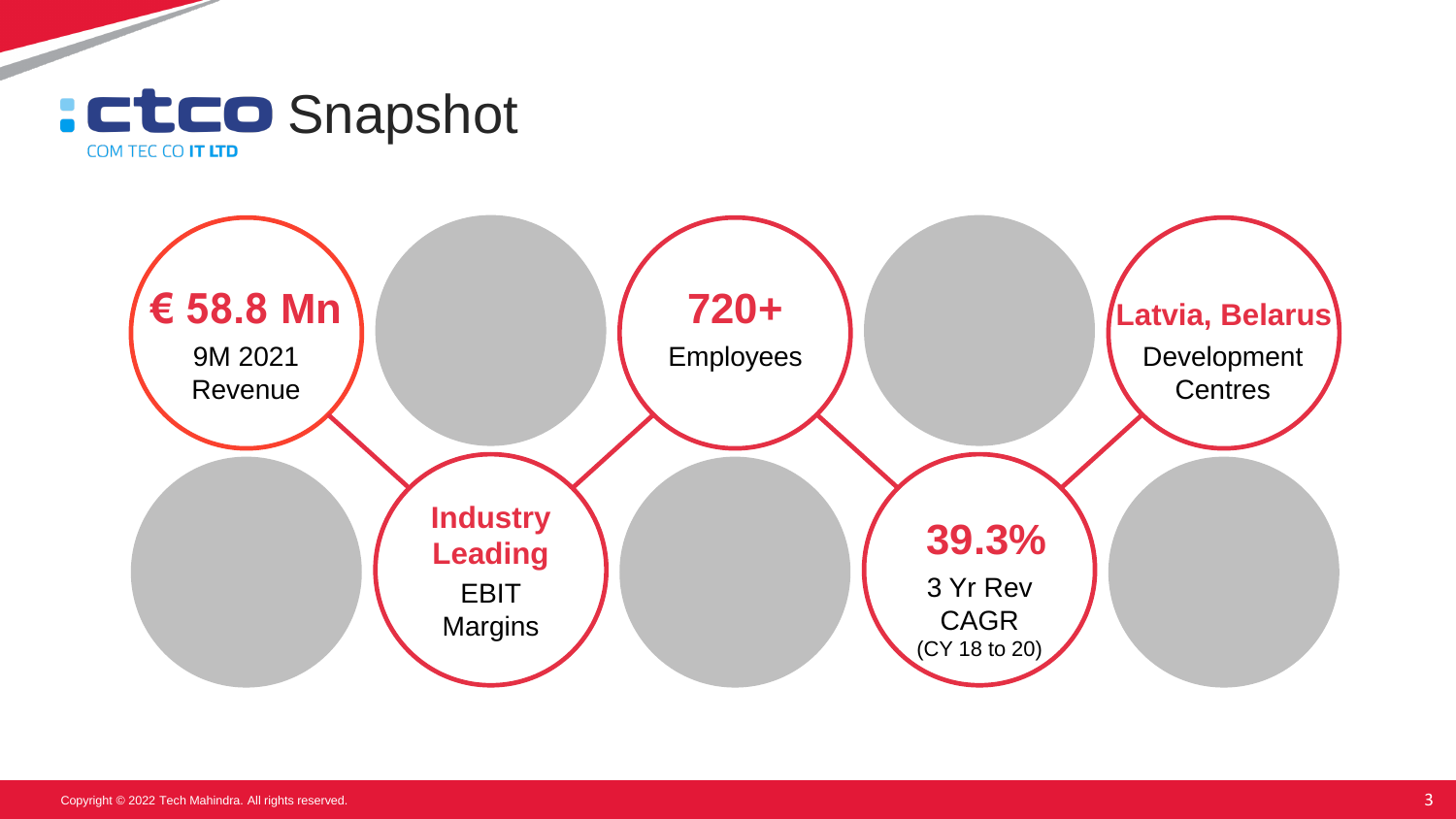## CTC Business Overview

**Digital Engineering** and **Outsourced Product Development** for the **Insurance Industry** 



CTC provides Digital platforms and applications, and Digital transformation-based services, including Product Engineering, Cloud Engineering, UX/UI Design, AI/ML, Cyber Security Services.

CTC is an software outsourced product development company which differentiates through its high quality digital tech talent and deep expertise of insurance products and systems architecture acquired through years of experience.

In over 20 years of experience, CTC has built and delivered end-to-end customized, mission-critical software and platforms for insurance companies and has accumulated a portfolio of award winning digital transformation initiatives and software technologies.

CTC team comes with a strong experience in insurance/reinsurance IT, a deep understanding of digital engineering and cloud, and a proven track record of organic growth and efficient delivery.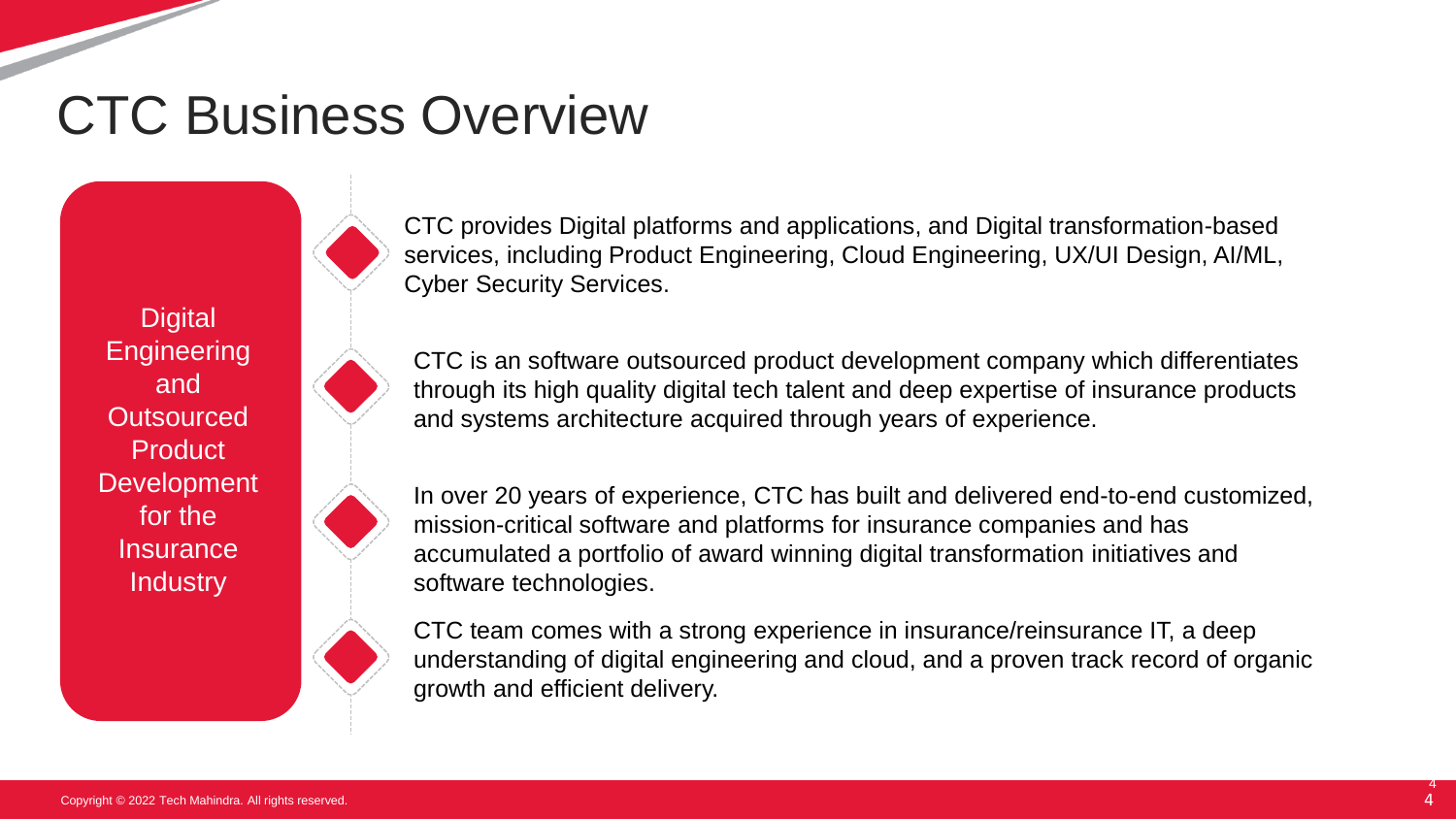## SaaS InsureTech Platforms

#### SWFT

Swift is a SaaS based platform, which offers multiple functionalities for insurance sales and distribution and enables digital brokers, price comparison websites and insurers directly reach their customer through digital channels

### **Surance**

Surance is an end to end personal cyber insurance solution focusing on vulnerability assessment, cyber protection and cyber insurance coverage

#### Strategic Rationale & Scale-up

These are InsurTech SaaS ventures with proven technology and business model and an installed base which addresses white spaces in the insurance industry

TechM's investment into Swift and Surance will be utilized towards geographical expansion into large insurance markets, building dedicated sales and marketing team and ongoing new feature and functionality enhancement.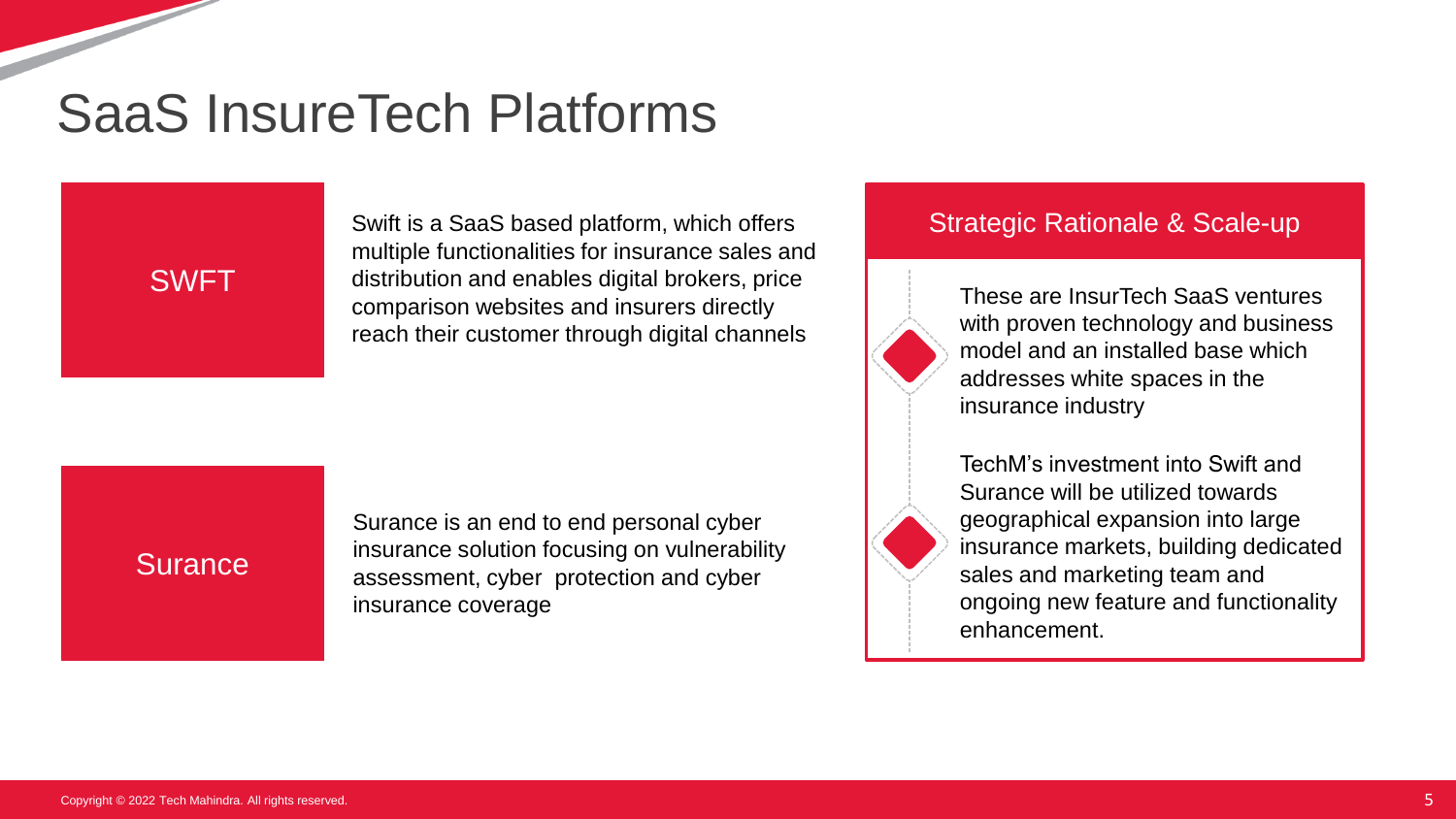## Strategic Rationale

**Digital** engineering CTC brings to us a highly skilled pool of tech talent (Agile Full stack capability, Architecture, UI/ UX, Cloud, AI/ML) with an excellent track record of delivering end-toend Digital Engineering and Outsource Product Development programs for their clients

Scalable **Eastern** European Hub

We will add 720+ IT professionals, in Latvia (85%) and Belarus (15%), to our exiting talent base in the region. This will enable us to offer additional services and capabilities to our global client base.

Deep domain expertise in Insurance and Reinsurance

Digitization of products/ platforms is the key driver of growth and transformation in the Insurance industry and CTC has deep embedded knowledge through 20 years of delivering solutions to the industry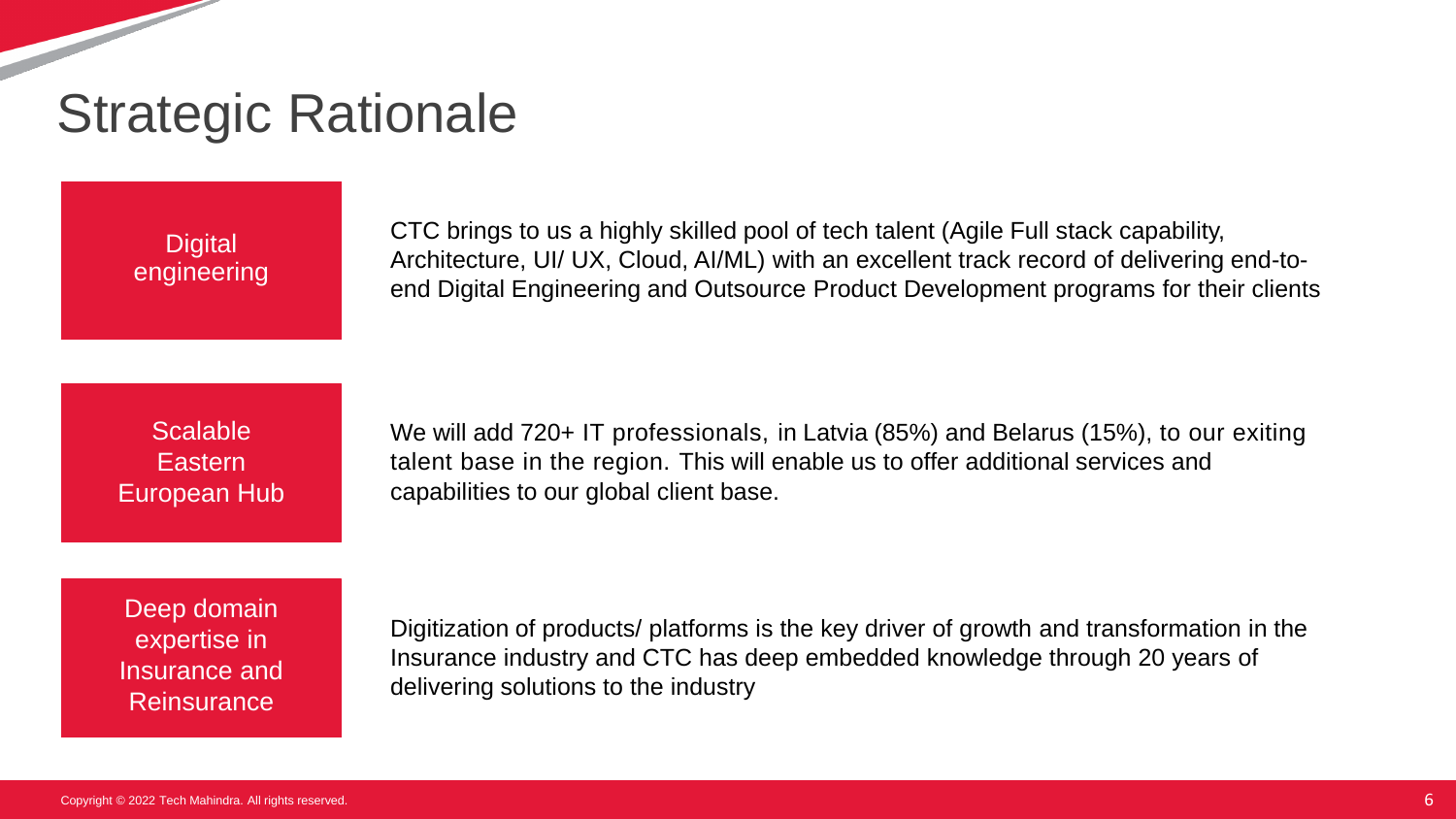## Value Creation

EBIT Margins and Returns

- CTC has industry leading margins and on a full consolidated basis will be accretive to TechM EBIT margins
- The transaction will be accretive across key financial parameters EPS, FCF and ROCE

Synergies and **Integration** 

- The business will be co-branded as Tech Mahindra CTC and become part of our operations and an integrated management team will be responsible for the business.
- The team will focus on driving identified areas of synergy including but not limited to cross-sell and scale up of digital engineering capabilities

**Insurance** Global scale-up

- Scale our global insurance business by creating E2E digital transformation propositions and integrated offers for Insurers
- Create a focussed Insurance sub-vertical team